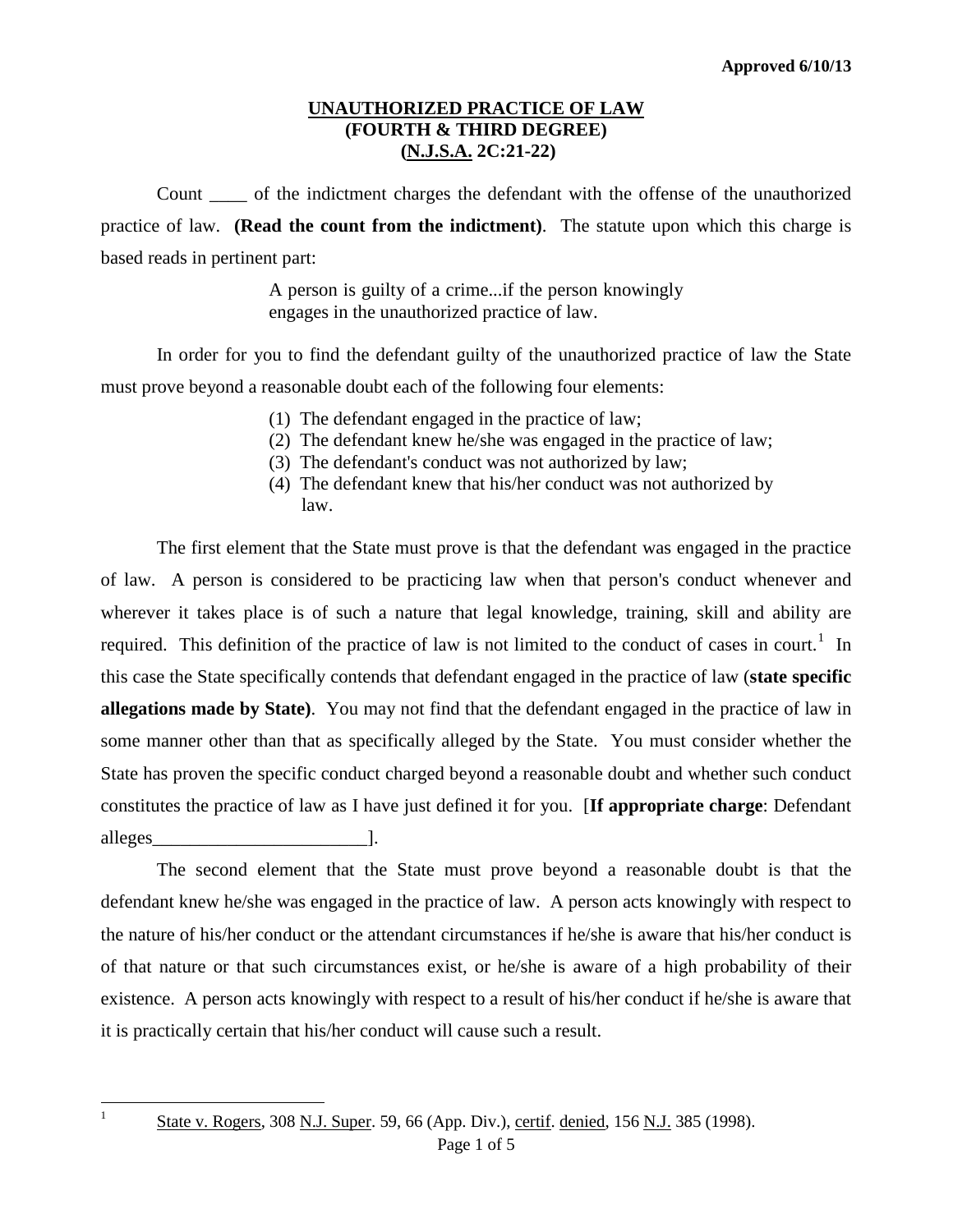### **UNAUTHORIZED PRACTICE OF LAW (FOURTH & THIRD DEGREE) N.J.S.A. 2C:21-22**

Knowledge is a condition of the mind which cannot be seen and can only be determined by inferences from conduct, words or acts. A state of mind is rarely susceptible to direct proof, but must ordinarily be inferred from the facts. Therefore, it is not necessary, members of the jury, that the State produce witnesses to testify that an accused said he/she had a certain state of mind when he/she engaged in a particular act. It is within your power to find that such proof has been furnished beyond a reasonable doubt by inferences which may arise from the nature of his/her acts and his/her conduct, and from all he/she said and did at the particular time and place and from all of the surrounding circumstances.

The third element that the State must prove beyond a reasonable doubt is that the defendant's conduct was not authorized by law. An individual is authorized to practice law if that individual has obtained a license to practice law issued by the Supreme Court of New Jersey and is in good standing at the time of the conduct alleged by the State,<sup>[2](#page-0-0)</sup> or if that individual's conduct fits within the scope of a recognized exception authorizing the practice of law without a license. $3$ 

The fourth element that the State must prove beyond a reasonable doubt is that the defendant knew that his/her conduct was not authorized by law. I have already defined knowingly and knowledge for you.

If the State has proven each of these four elements beyond a reasonable doubt you must find the defendant guilty of the crime of the unauthorized practice of law. If the State has failed to prove any of these elements beyond a reasonable doubt you must find the defendant not guilty.

# **[Now give the following Third Degree charge if appropriate]**

If the State has proven beyond a reasonable doubt the four elements of the unauthorized practice of law you must consider if an additional element has been proven beyond a reasonable doubt: that defendant [**charge as appropriate**]:

- (1) Created or reinforced a false impression that the person is licensed to engage in the practice of law; or
- (2) Derived a benefit; or
- (3) In fact caused injury to another. $4$

# **[Choose as Appropriate]**

 $\frac{1}{2}$  $^{2}$  Boston University v. U.M.D.N.J., 176 N.J. 141 (2003).

<span id="page-1-0"></span><sup>3</sup> See end note.

<span id="page-1-1"></span><sup>4</sup> N.J.S.A. 2C:21-22b.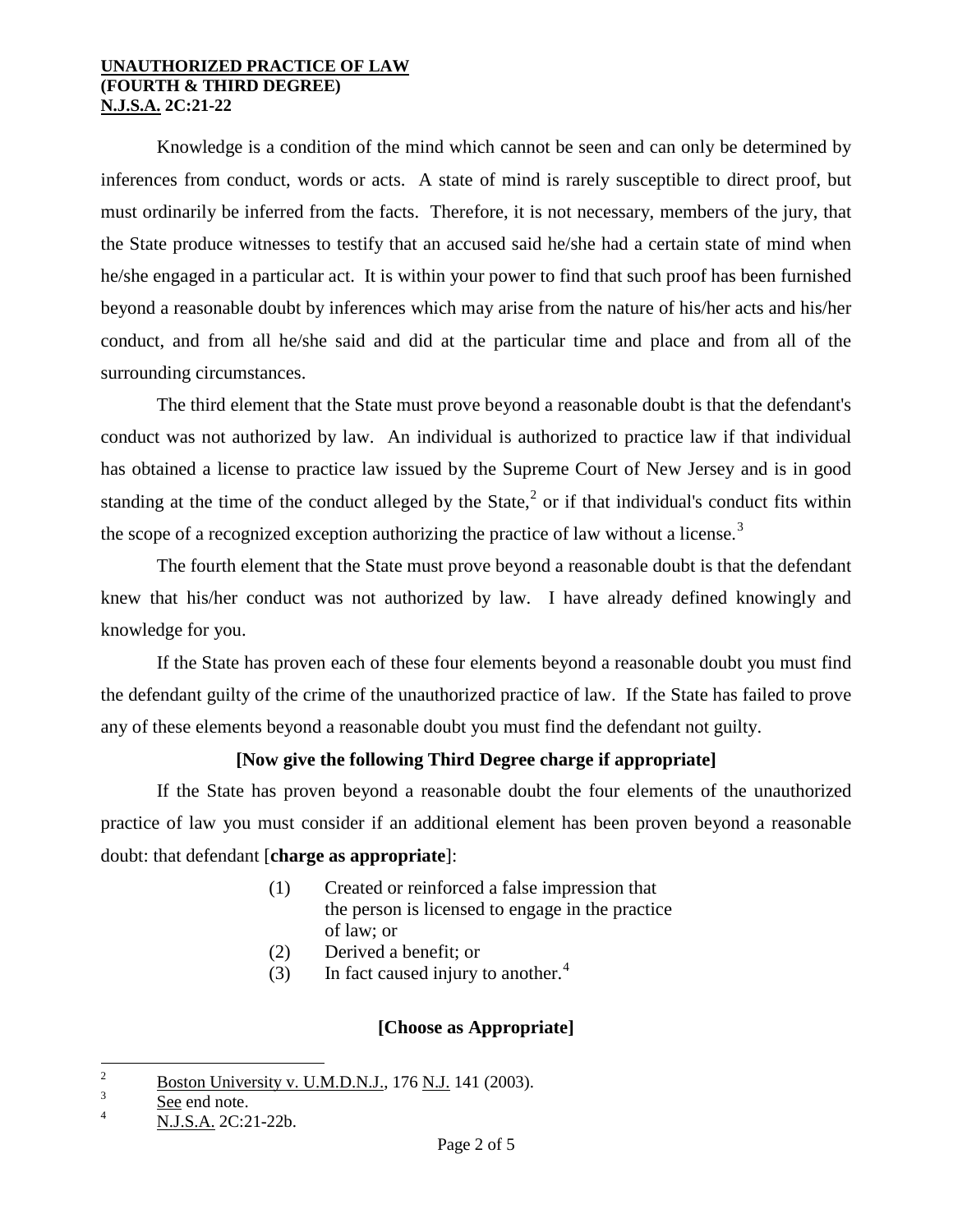#### **UNAUTHORIZED PRACTICE OF LAW (FOURTH & THIRD DEGREE) N.J.S.A. 2C:21-22**

You must decide whether the State has proven beyond a reasonable doubt the additional element that the defendant created or reinforced the impression that he/she was licensed to engage in the practice of law, that the impression was untrue, and that defendant did so knowingly. I have already defined knowingly for you.

## **[OR]**

Benefit derived means the loss resulting from the offense or any gain or advantage to the actor, or co-conspirators, or any person in whom the actor is interested, whether the loss, gain or advantage takes the form of money, property, commercial interests or anything else the primary significance of which is economic gain.<sup>[5](#page-1-0)</sup> I have already defined knowingly for you. You must decide whether the State has proven beyond a reasonable doubt the additional element that the defendant knowingly derived a benefit from engaging in the unauthorized practice of law.

### **[OR]**

For present purposes, injury to another is defined as any ascertainable loss of monies or property, real or personal, as a result of any action or inaction by a person who knowingly engaged in the unauthorized practice of law. Proof that the injury was suffered is sufficient; it is not necessary that the injury be knowingly caused. You must decide whether the State has proven beyond a reasonable doubt the additional element that defendant caused injury to another by knowingly engaging in the unauthorized practice of law.

### **[RESUME CHARGE]**

If the State has proved the additional element charged, as well as that defendant engaged in the unauthorized practice of law, beyond a reasonable doubt, then you must find the defendant guilty of the unauthorized practice of law while having [choose appropriate alternative]. However, if you find beyond a reasonable doubt that defendant engaged in the unauthorized practice of law, but that the State has failed to prove beyond a reasonable doubt the additional element of **[choose appropriate alternative]**, you must find defendant guilty, instead, only of unauthorized practice of law. Of course, keep in mind, as I told you previously, that if you find the State has failed to prove beyond a reasonable doubt any of the elements of the crime of the unauthorized practice of law, you must find defendant not guilty.

 $\frac{1}{5}$  $\frac{N.J.S.A.}{F}$  2C:21-8.1.

<span id="page-2-0"></span>For the purposes of this section the phrase "in fact" indicates strict liability. N.J.S.A. 2C:21-22c.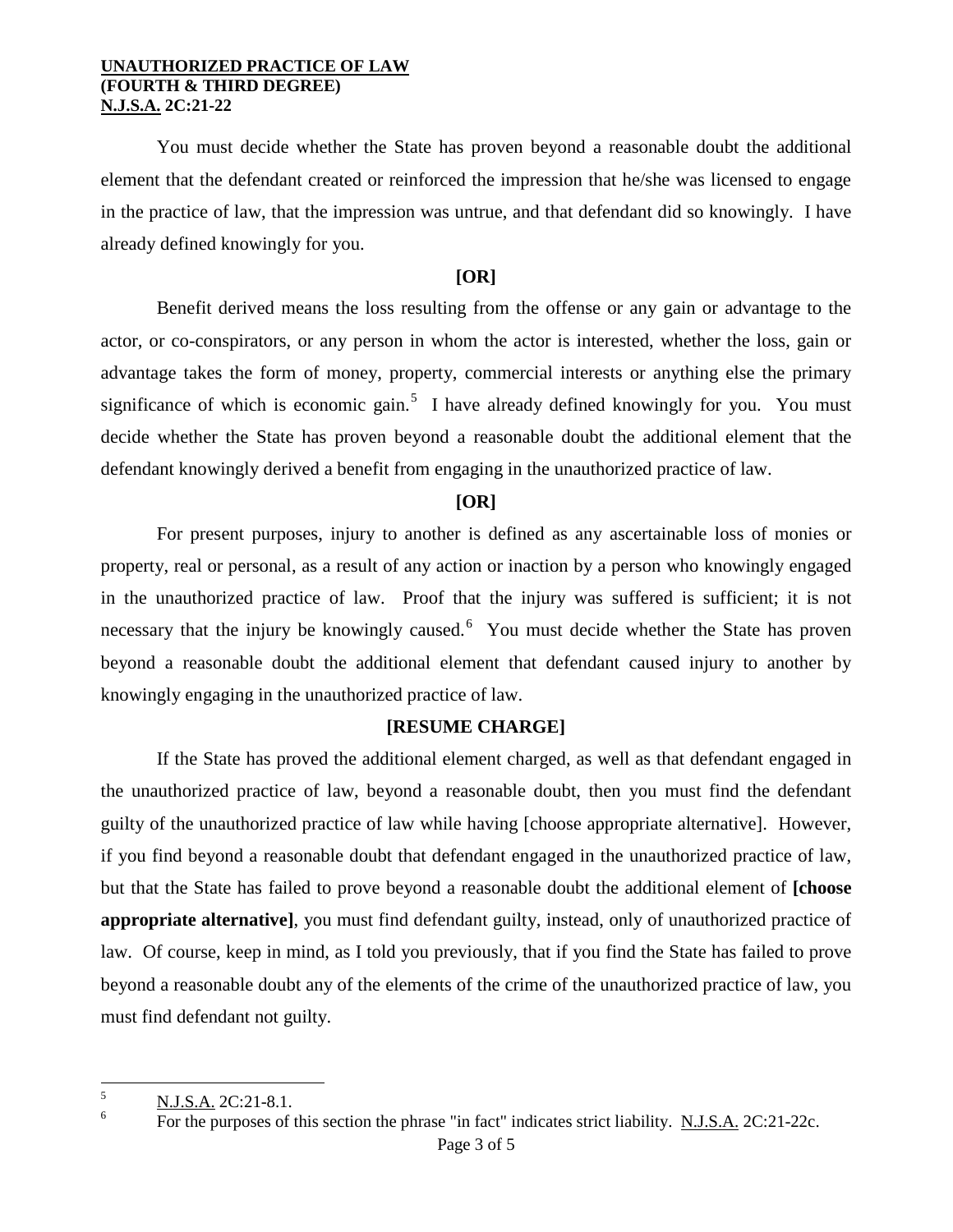#### **UNAUTHORIZED PRACTICE OF LAW (FOURTH & THIRD DEGREE) N.J.S.A. 2C:21-22**

## **NOTE**

The practice of law can take so many forms that it is impossible to render an all inclusive definition, and there are many exceptions to the general prohibition on the unlicensed practice of law. Each matter must be handled on a case by case basis, with the jury instructed to view the conduct of the defendant and then determine if such conduct constitutes the unauthorized practice of law. The following is a list of some, but by no means all, of the possible scenarios in which an unlicensed individual can "practice law" without violating this criminal statute.

It is important to note that these exceptions authorizing the unlicensed practice of law often involve very limited circumstances, which must be clearly defined for the jury. An excellent source regarding these exceptions can be found at Chapter 39 of Michels, New Jersey Attorney Ethics (Gann 2013). When charging exceptions, the court must instruct the jury, as always, that the burden remains on the State to prove beyond a reasonable doubt that defendant's conduct was not authorized by law and that defendant knew that his/her conduct was not authorized by law.

- 1. Pro Se. R.1:21-1(a) In re Baker, 8 N.J. 321, 339 (1951) N.J. Comm. on Unauth. Pract. Op. 21 (Dec. 22, 1977), Unauth. Pract. Op. 13 (Jan. 9, 1975).
- 2. Pro Hac Vice. R.1:21-2.
- 3. Real party in action or guardian of that party. R.1:21-1(a).
- 4. Law school graduates. R.1:21-3(a).
- 5. Third year law students. R.1:21-3(b).
- 6. Out of State attorneys employed by legal assistance programs. R.1:21-1(e) R.1:21-3(c).
- 7. Appearance by a non attorney in a contested case before the Office of Administrative Law or an administrative agency. R.1:21-1(f).
- 8. Persons admitted to practice as an attorney in a foreign country rendering limited legal services in this State. R.1:21-9.
- 9. Out-of-state attorneys who are not suspended in their home jurisdiction practicing on a pro-bono basis following a major disaster. R.1:21-10.
- 10. In house counsel R.1:27-2.
- 11. Preparation of residential sales contracts and leases by real estate brokers. New Jersey State Bar Association v. New Jersey Association of Realtor Boards, 93 N.J. 470, 475-76 (1983).
- 12. Re-negotiation of a mortgage by those who are certified or duly licensed by certain government agencies. N. J. Advisory Comm. 716 and N. J. Comm. on Unauth. Pract. Op. 45 (joint op.) (June 26, 2009).
- <span id="page-3-0"></span>13. Preparation of estate tax return allowing certified public accountants licensed in New Jersey to file New Jersey Inheritance